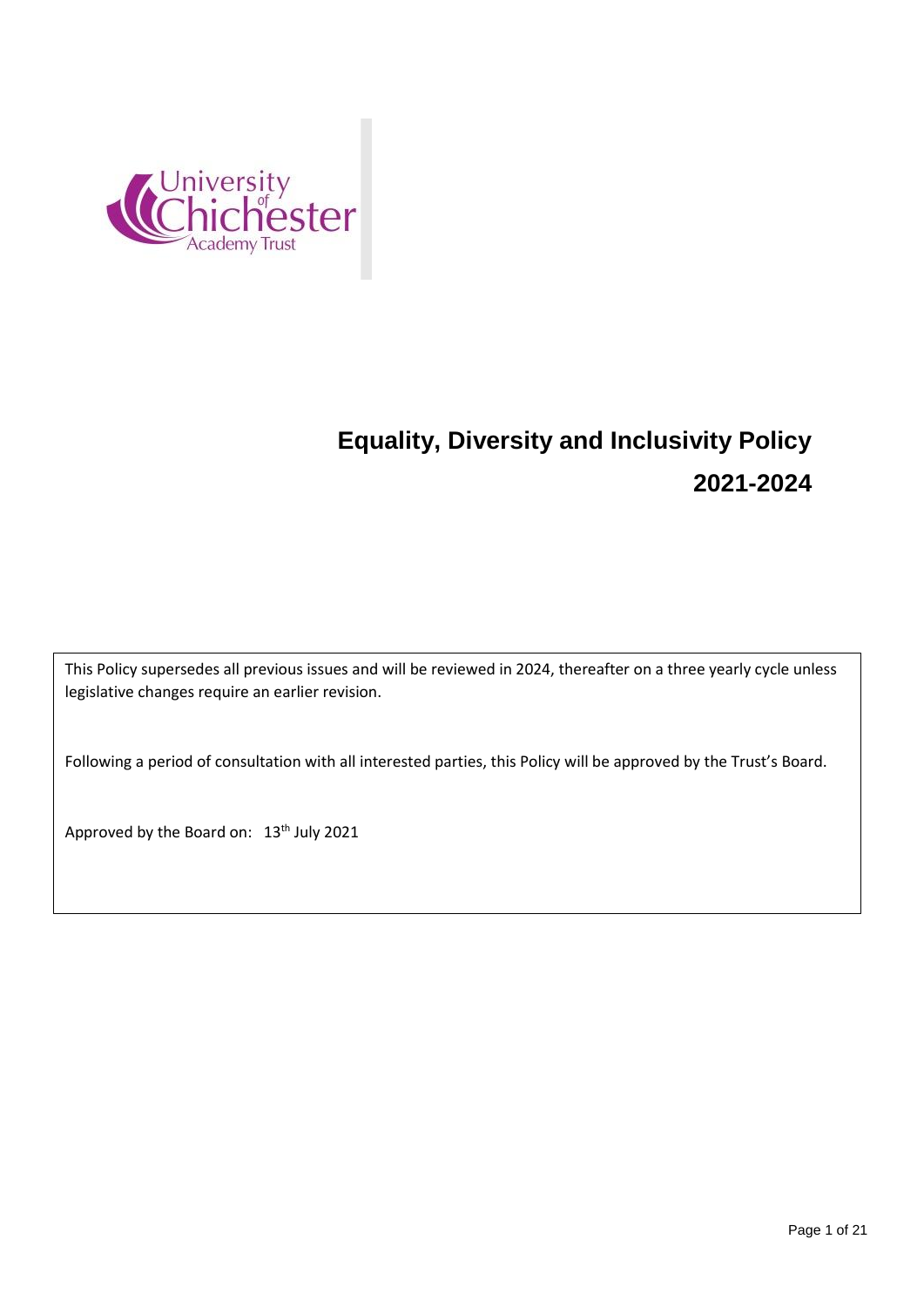

To address equality, is to address equality of opportunity (equity); to provide access to participation to all individuals and groups and act to protect those discriminated against.



We are all different whether because of our physical abilities and qualities, appearance, life and work experience, commitments or other experiences. Diversity enriches decision making, is an enabler for role models and should reflect the diversity of our communities.



Inclusion is the feeling of being respected, valued, safe and trusted.

Staff and Pupils in inclusive environments have a sense of belonging and are able to be their best selves and to do their best work.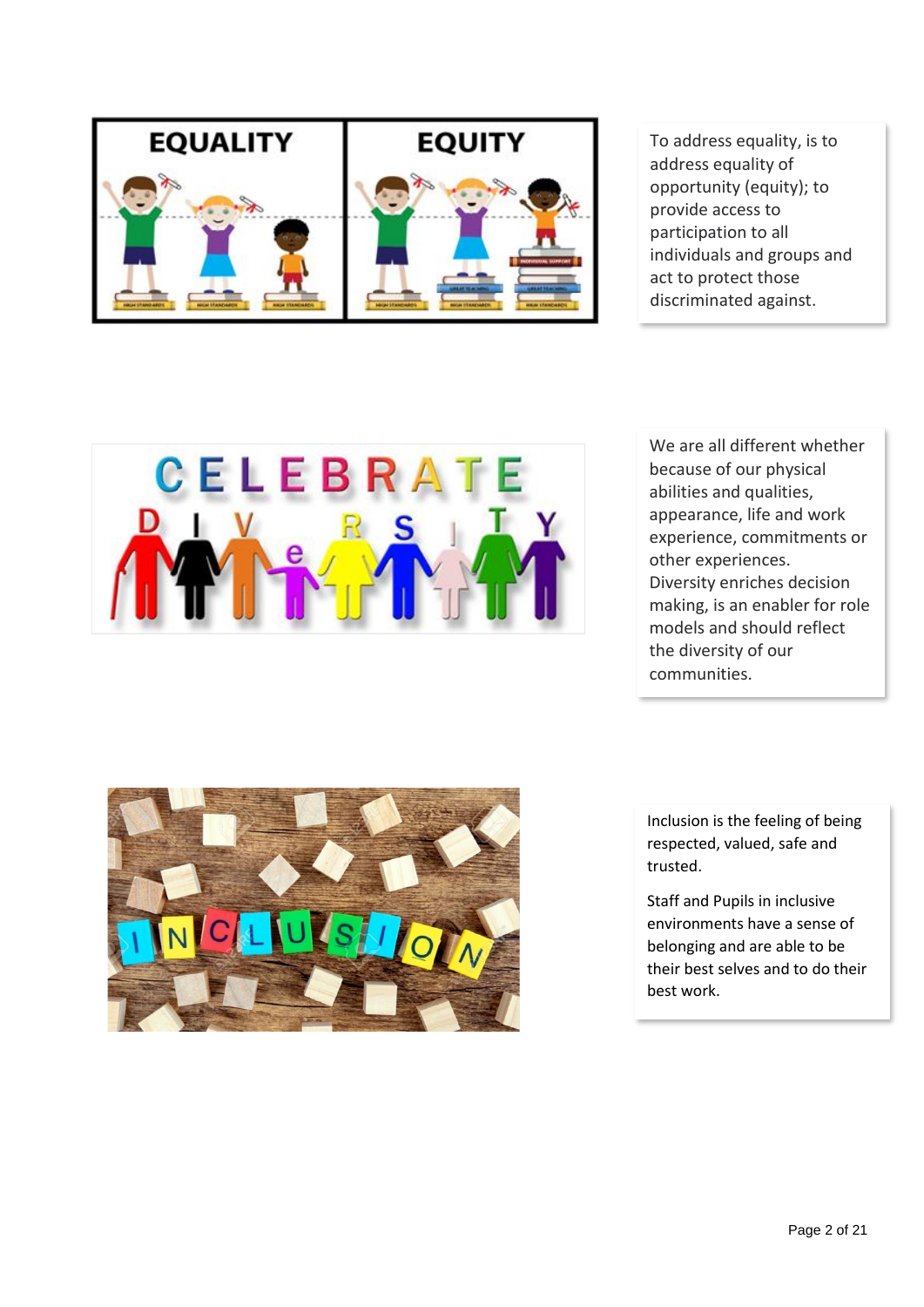The University of Chichester Academy Trust's Mission is to create a vibrant inclusive and aspirational family of academies, transforming life chances for pupils through excellent teaching, learning and leadership.

### **1. Introduction**

The University of Chichester Academy Trust ('the Trust') recognises and celebrates the diversity of its academies and the communities in which it serves. There is a shared commitment across the Trust to forge a culture of respect, where discrimination is not tolerated and individuals are treated equitably and fairly. With policy in place and role models who inspire and engage, we strive for an inclusive environment where staff and pupils are comfortable to express their own identity should they wish, in which diversity and equality is of mutual benefit for individuals, the Trust and society as a whole.

#### **2. Legal context**

For the purpose of the Equality Act 2010 ('the Act') the Trust is defined as a public sector body.

The characteristics protected by the Equality Act 2010 are:

- $A$ ge
- Disability
- Gender reassignment
- Marriage and civil partnership
- Pregnancy and maternity
- Race, including colour, nationality and ethnic or national origins
- Religion or belief, including philosophical belief and a lack any such religion or belief
- Sex
- Sexual orientation

There are some specific exceptions to this and these are highlighted where relevant in this policy.

The Trust acknowledges that whilst the Act does not take precedence over any other statutory duties that an academy may have, the existence of other legislative provisions and responsibilities does not necessarily provide a defence in a claim under the Act.

The Trust and its academies' obligations and commitment to the Equality Act 2010 are in relation to Part 3 (services and public functions), Part 5 as an employer, Part 6, Chapter 1 as a school and Part 11 which is specific to the public sector. For the purpose of clarity, a summary of the Trust's obligations is detailed as follows, although it should be noted the Act provides for some exceptions.

#### **2.1 Public Sector Duty**

The Trust is committed to the public sector duty or 'general duty' to have due regard to the need to:

- a) eliminate discrimination, harassment, victimisation and any other conduct that is prohibited by or under the Act
- b) advance equality of opportunity between persons who share a relevant protected characteristic and persons who do not share it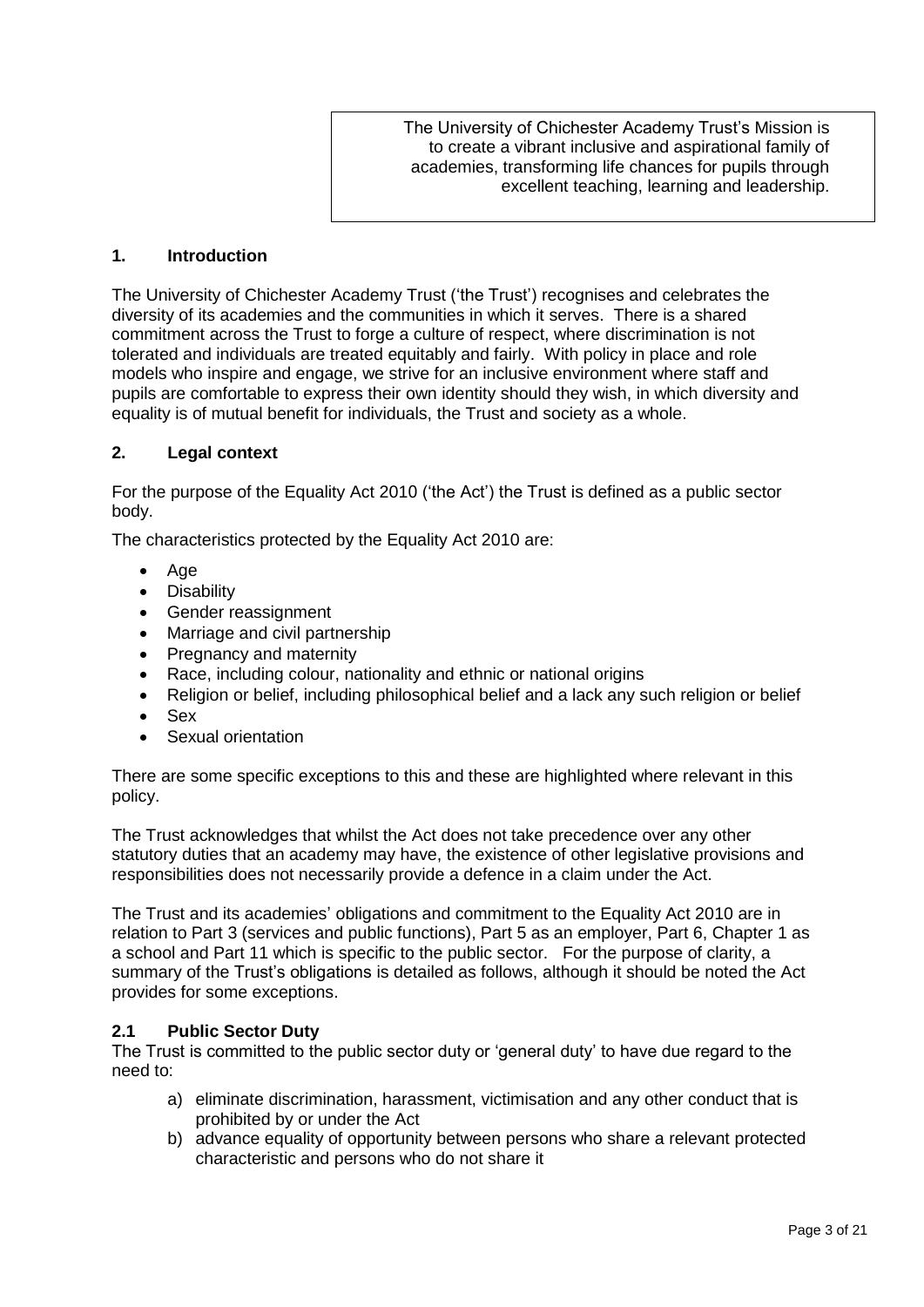c) foster good relations between persons who share a relevant protected characteristic and persons who do not share it.

As further set-out in the Act, the Trust in its commitment to advance equality of opportunity must have due regard to:

- remove or minimize disadvantage suffered by persons who share a relevant protected characteristic and that are connected to that characteristic
- take steps to meet the needs of persons who share a relevant protected characteristic which are different from the needs of persons who do not share that characteristic;
- encourage persons who share a relevant protected characteristic to participate in public life or in any other activity in which participation by such persons is disproportionately low.

In order to address this duty, the Trust will exercise its right to take positive action where it can evidence that specific groups are disadvantaged in their learning, or under-represented in the workplace or in other areas that can influence school activity, e.g. local governing body and parents' focus groups.

# **2.2 Schools**

Part 6, Chapter 1 of the Act covers all school activities such as extracurricular and leisure activities, afterschool and homework clubs, sports activities and school trips, as well as school facilities such as libraries and IT facilities. The Act also covers arrangements of tests, assessments or examinations, or in the way in which it provides career education, information, advice or guidance, or work placements.

The protected characteristics of Age, Marriage and Civil Partnerships do not apply to schools in regard to it being unlawful to discriminate against, whether direct or indirect, harass or victimise a pupil or potential pupil:

- in the way in which it provides education for the pupil;
- in the way in which it affords the pupil access to a benefit, facility or service;
- by not providing education for the pupil;
- by not affording the pupil access to a benefit, facility or service; or
- by subjecting the pupil to any other detriment.

#### . **2.3 Employment**

The Trust is committed to ensuring:

- it will not discriminate against a person, or victimise a person in the arrangements of both deciding who is offered employment and who is not
- it will not discriminate against an employee, or victimise an employee in terms of their employment including opportunities for promotion, transfer, training or any other benefit, facility or service, or in dismissing an employee.
- it will support and make reasonable adjustments where required.
- a candidate or employee is not harassed or harasses another employee, nor is an employee subject to harassment by a third party
- contract workers receive the protection afforded to them under para. 41 of the Act.

# **2.4 Services and Public Functions**

Noting the exceptions as detailed in the Act, the Trust will uphold its commitment to Part 3 of the Act, in its activities in providing services and facilities.

**Appendix 1** outlines the language and definition of discrimination, harassment, victimisation and positive action for the purpose of the Act.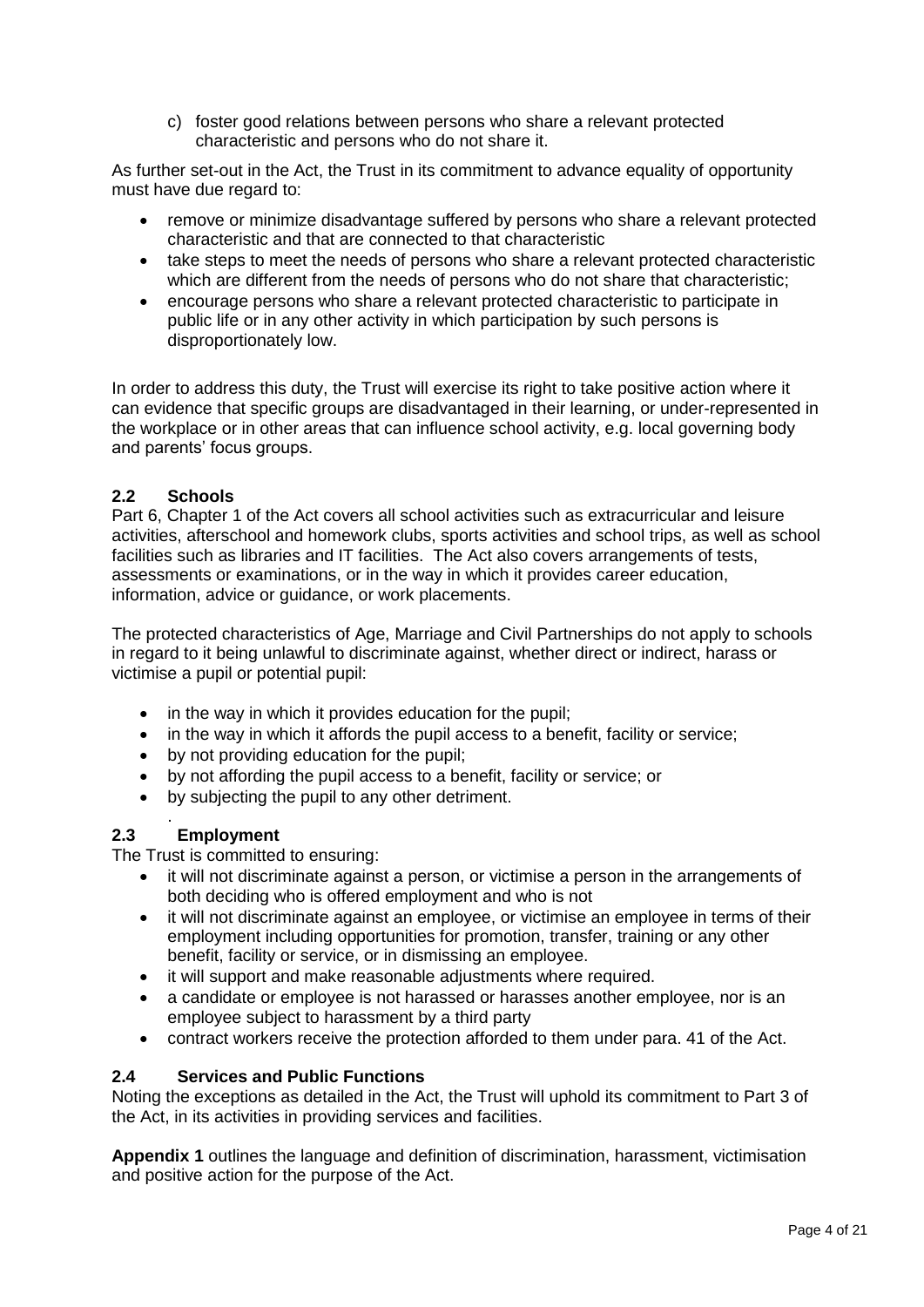# **3. Scope**

This Policy applies to all academies in regard to upholding their obligations and commitment to the Equality Act 2010. For the purpose of this policy, reference to the Trust, is reference to its academies which includes its employees, local governing body, service providers, pupils, parents, volunteers and visitors.

In addition, Nurseries maintained by an academy must adhere to the same obligations as the academy.

The Act does not override health and safety legislation nor take precedence over other statutory duties and the Trust will take whatever action is necessary to ensure it fulfils its responsibilities both under the Act and under any other legislation that applies to it.

## **4. General Principles**

The Trust believes:

- There is no place for discrimination within its Trust, be it in relation to employment, education, research or in its learning environment. This includes all contractual service providers and collaborative partners, who are required to adhere to equality legislation when providing goods, facilities or services.
- Promoting equality of opportunity will better enable staff and pupils to reach their full potential.
- For the benefit of the Trust, employees and pupils should feel able to express their own identity without fear of abuse or discrimination.
- It is important to acknowledge and celebrate the breadth of experience and intellectual resources that people from diverse backgrounds bring to the life of the Trust.
- Creating an ethos which promotes equality, develops understanding and challenges myths, stereotypes, misconceptions and prejudices is important.
- Monitoring, evaluating and reviewing progress and impact of actions will create a cycle of continuous improvement to advance equality, diversity and inclusivity.
- Mandatory training will raise awareness and enable individuals to be equipped to recognise and challenge assumptions, stereotyping and undertake action that will present the Trust as culturally diverse and inclusive.

## **5. Framework**

To meet our legal obligations and drive the equality agenda forward, the Trust has established a framework. Senior Leaders will consider how best to embed a culture in which equality of opportunity, diversity and inclusivity is valued and celebrated, taking the lead to 'champion' the equality agenda.

Two focus groups have been established for a collaborative approach to address areas of commonality across the Trust, enabling a level of consistency that aligns with the requirements set out in the Act. The focus groups will share knowledge and best practice, identifying areas of priority and initiatives to meet the Trust's obligations and commitments.

- 1. EDI Focus Group Pupil and Curriculum focus
- 2. EDI Focus Group Employee and Services focus

The Chairs of the EDI focus groups will meet with the Trust's Executive Committee, so as to provide a holistic and cohesive approach to EDI across the two focus groups and the Trust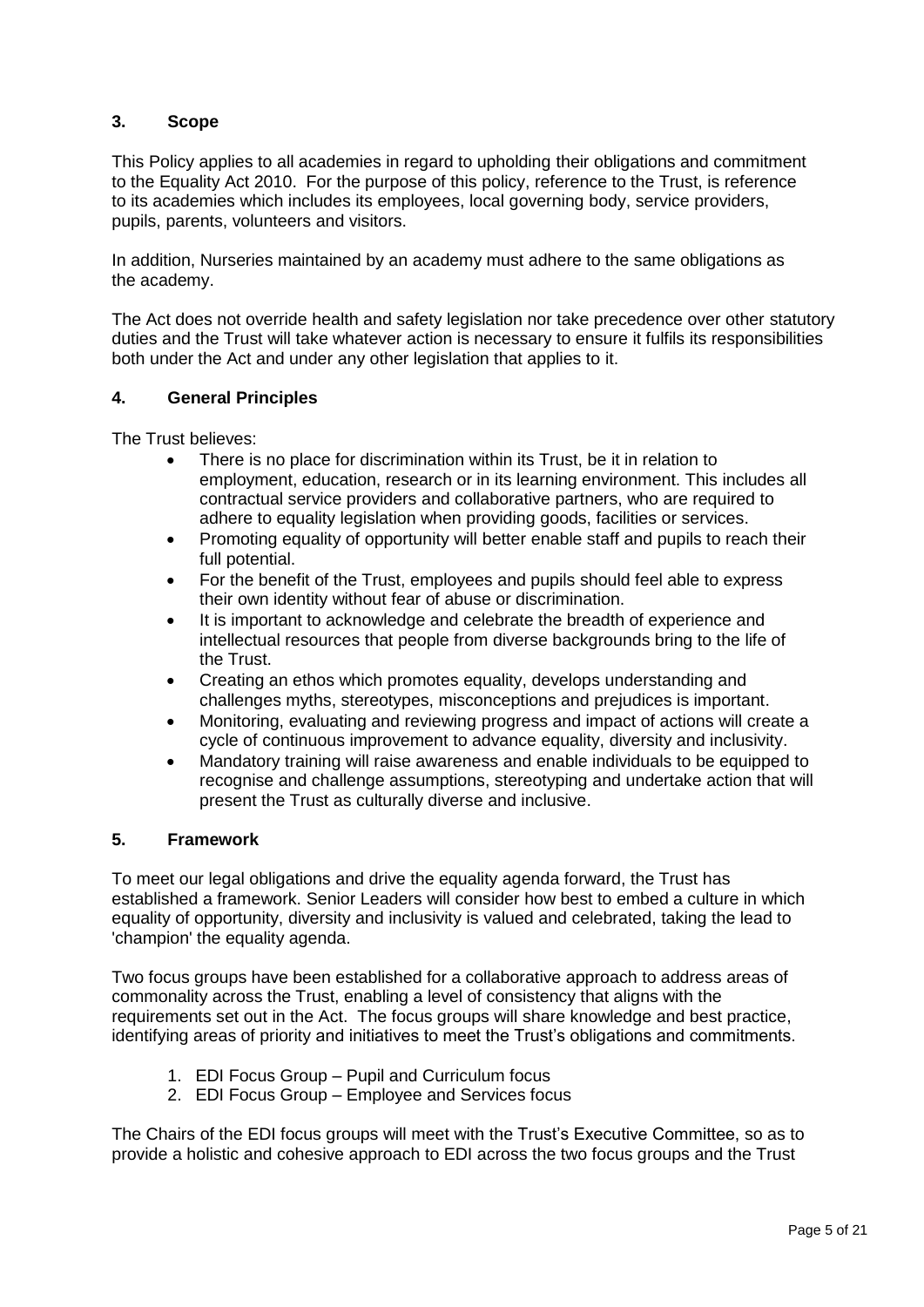and for reporting purposes. Terms of Reference for the focus group will be agreed with the Trust's Executive Committee.

Each Local Governing Body will review and challenge its leaders in regard to their equality action plan and level of progress in advancing the EDI agenda, ensuring compliance with its obligations.

Curriculum and Standards Committee will monitor and review the progress and actions to address equality, diversity and inclusivity related to the curriculum, extra curricula activity or pupil provision and resources. The Curriculum and Standards Committee will receive an overview each year in order to hold Trust leaders to account.

The Finance and Audit Committee will monitor and review the progress and actions connected with the workforce and service provision. The Finance and Audit Committee will receive an overview each year in order to hold Trust leaders to account.

The Curriculum and Standards Committee and the Finance and Audit Committee represent the Board who are the responsible body liable for any breaches of the Act.

Each academy will complete an equality action plan on a four-year cycle to address the specific needs of their academy and community that:

- addresses inequalities of outcome which result from socio-economic disadvantage, which will differ in each academy.
- Creates a culture in which discrimination, unfair treatment and disadvantage is not tolerated.
- Focuses on diversity, taking pro-active measures to address under-representation, or in activities that inform or influence the academy's Journey to Excellence Plan.

**Appendix 2** provides guidance and a template for academies to complete.

Staff surveys, data collation from recruitment campaigns, DfE data, census data, pupil and parental questionnaires, and research and information drawn from a broad range of known expertise in specific areas of EDI, such as GEO, MIND, Edurio, EHRC, Stonewall, SoS, GIRES, Educate against Hate and the Race Equality Foundation will help to inform the Trust and its EDI focus groups in developing its action plans.

## **6. Accountability and Responsibility**

## **6.1 The Trust's Executive Team are responsible for:**

- Ensuring a cohesive approach to EDI, ensuring EDI focus groups are held throughout the year and key data is reviewed to identify initiatives or action that would be beneficial to driving the equality agenda forward.
- Considering equality implications set out in the equality analysis guidance in **appendix 3** when developing policy and in strategic decision making.
- Embedding good practice in its policies to advance equality of opportunity and address disadvantage and discrimination.
- Considering accessibility strategies when prioritising capital expenditure
- Monitoring compliance with the Equality Act 2010 and requirement for a published equality action plan, with an annual review and report on progress.
- Maintaining an awareness of the importance of addressing equality, diversity and inclusivity with its academies, ensuring familiarity with all relevant legislation and the content of this Policy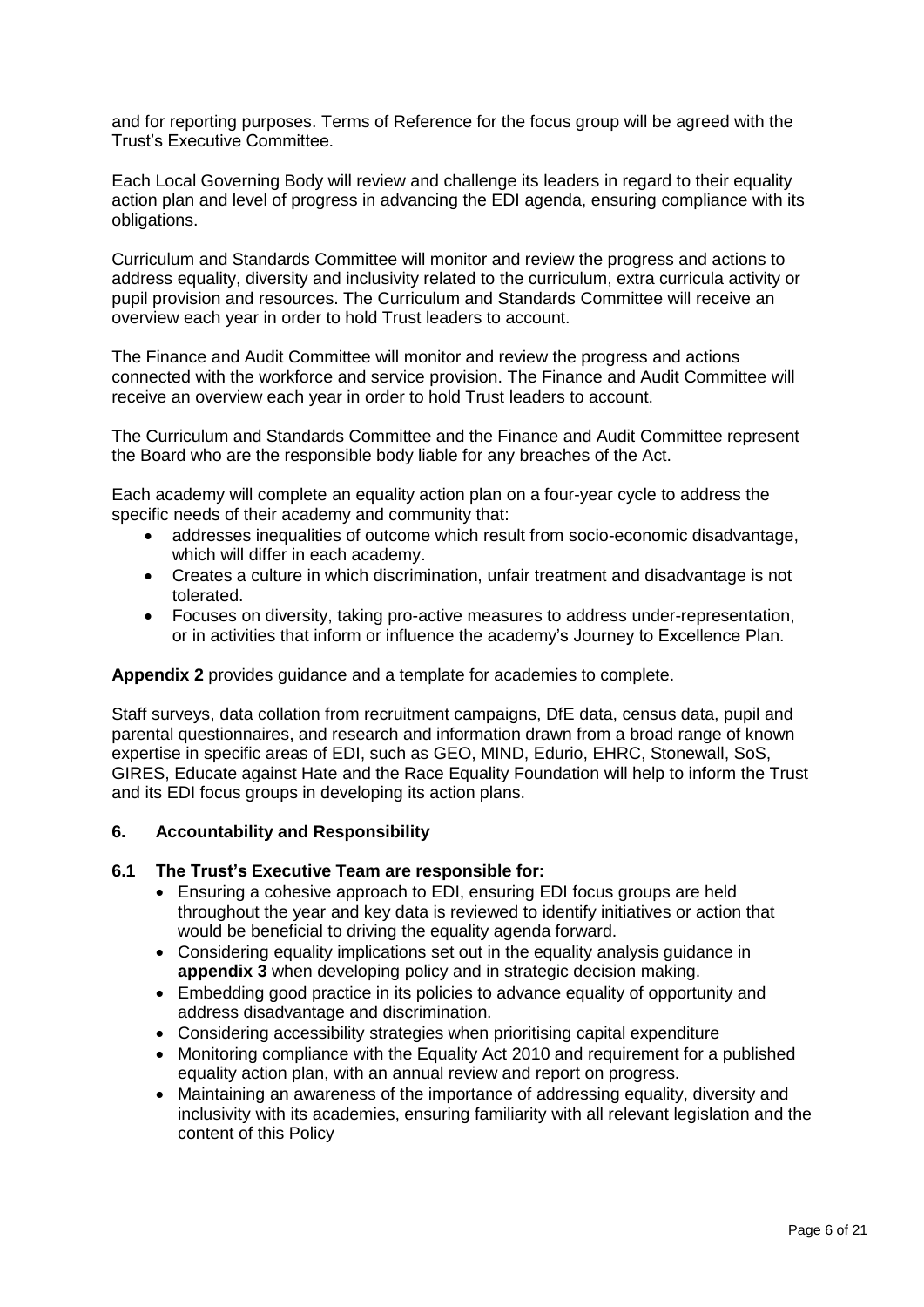- Ensuring adherence to Health Standards (England) Regulations 2003, section 60 of the EqA (health questions and fitness to work) and Safeguarding Children and Safer Recruitment in Education Guidance (sickness records)
- Compliance, ensuring there are no breaches of the Act in connection with admissions.
- Reviewing and publishing gender pay gap data in-line with statutory requirements.

## **6.2 The Academy's Local Governing Body is responsible for:**

- Reviewing and challenging their academy's equality action plan and level of progress, for the purpose of advancement of the EDI agenda and compliance with its obligations.
- Ensuring the LGB is drawn from a wide and diverse pool which is representative of its community
- Maintaining an awareness of the importance of addressing equality, diversity and inclusivity in its academy, ensuring familiarity with the content of this Policy.

## **6.3 The Headteacher in regard to their academy is responsible for:**

- Setting out and publishing on a four-year cycle, an equality action plan with monitoring and an annual summary of progress, which stakeholders understand their responsibilities to meet the Trust's commitment to EDI and its legal obligations.
- Ensuring its senior management team lead, and act as champions for equality, diversity and inclusivity, promoting an awareness of the value and benefits for all
- Ensure the curriculum is reviewed and implemented in line with the Trust's expectations for equality and diversity in the curriculum.
- Provide relevant leaders with the training, time and resources available to ensure the curriculum meets the Trust's expectations for equality and diversity
- Ensuring any behaviour policies adhere to the requirements of the Act and the spirit of this policy
- Considering the need to have "due regard" when making a decision or taking an action that may have particular implications for people with particular protected characteristics; ensuring policies and practices designed to protect pupils and staff do not inadvertently discriminate.
- Ensuring bullying by pupils related to a protected characteristic is treated with the same level of seriousness as any other form of bullying.
- Determining school uniform or other aspects of appearance such as hair colour and style, and wearing of jewellery or make-up consider its obligations under the Human Rights Act 1998 and the need to consider different cultures, races and religion
- Providing staff with appropriate training that raises awareness of and compliance with the Act, and which requires staff commitment to the general principles set out in this policy.
- Ensuring staff are aware of the named contact to report an allegation.
- Adherence to this Policy and statutory requirements laid out in section 2, such as in providing reasonable adjustments and the teaching of specific subjects related to a protected group, such as Sex and Relationships education and Religious Education.
- Monitoring compliance with the Act, with serious breaches reported to the Trust and managed swiftly in-line with Trust policy.
- Ensuring visitors and contractors are aware and abide by the general principles of this Policy and adhere to meeting their legal obligations.
- Materials and communications the academy releases in the public domain (e.g. publicity material, posters, electronic information) do not give offence to particular groups of staff, pupils, students or members of the community in line with the general principles detailed in this policy.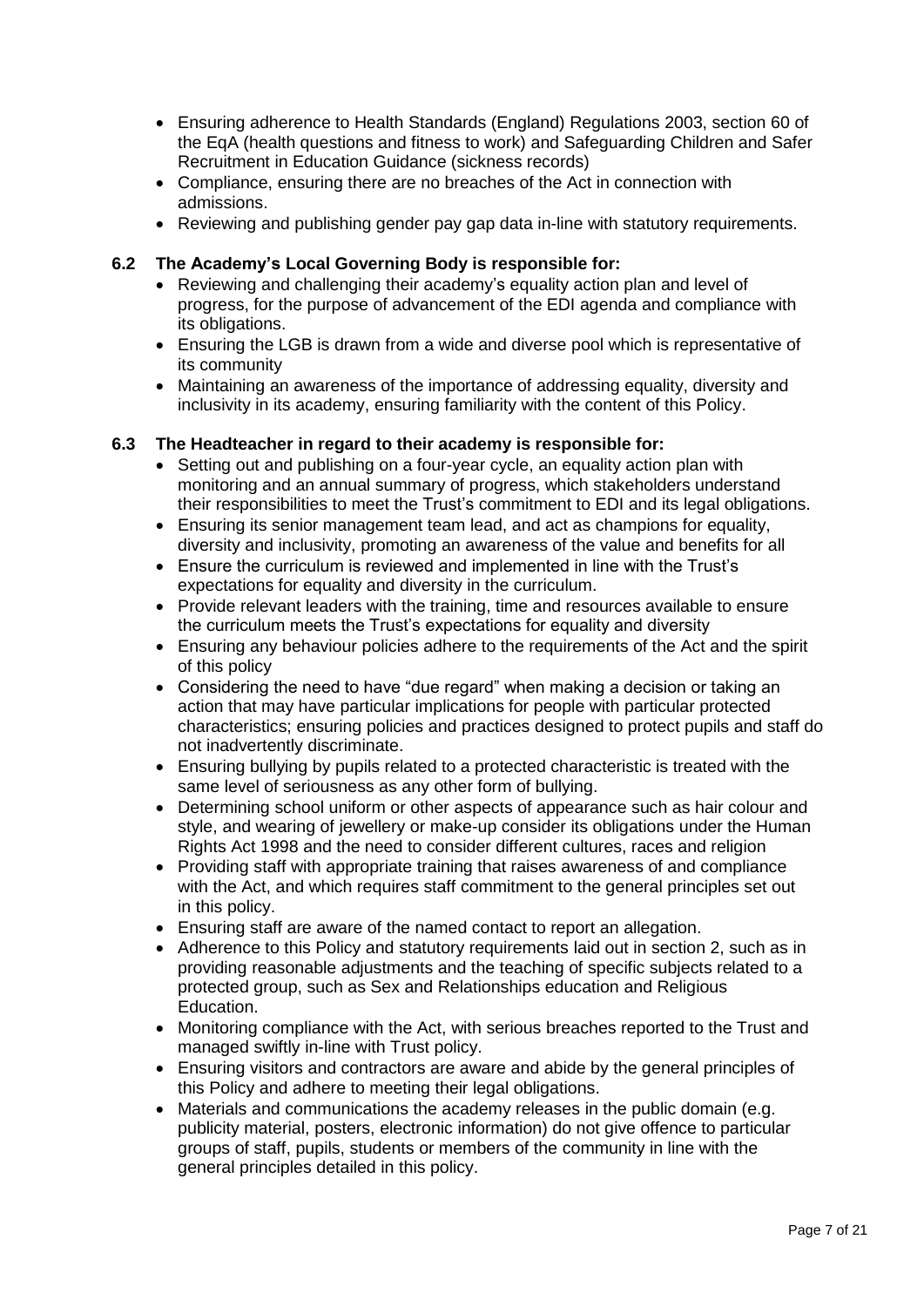Headteachers may delegate some responsibility to their Senior Leaders or to line managers so as to fulfil their responsibilities.

#### **6.4 Employees are responsible for:**

- his or her own acts of discrimination, harassment or victimisation carried out whilst employed by the Trust, whether or not the Trust is also liable. However, an employee will not be held personally liable in relation to disability discrimination in its academy.
- Conducting themselves in a manner that is considered non-discriminatory.
- Upholding the commitment to the general principles detailed in this policy.
- Reporting any practices by staff, pupil or parents that could be considered inflammatory or discriminatory to equality, diversity and inclusivity.
- Develop a level of understanding that supports and contributes to the Trust being recognised as culturally diverse, inclusive and equitable and meeting its legal obligations.
- For staff who are in position of trust: considering the context when expressing their views must not extend to the point at which it could discriminate against others.

## **6.4 Trust Community**

Each member of the Trust community has a responsibility for upholding this Policy and for behaving in ways that are consistent with fair and equal treatment for all. Equality is not optional or negotiable. Each person is responsible for their own learning and engagement with equality issues and actions, and has a duty to consider the impact of their actions to ensure that they do not have a detrimental effect on achieving equality of opportunity. This includes staff working for companies contracted to an academy and those involved in collaborative activities with the Trust in whatever form.

#### **7. Public Reports**

## **7.1 Equality Action Plan**

The Act sets out a specific requirement for schools:

- (a) to publish information to demonstrate how they are complying with the Public Sector Equality Duty, and
- (b) to prepare and publish equality objectives

This will be achieved through the academies producing an equality action plan, as detailed in this policy.

In setting out this requirement, the government has stated that it should not be overly burdensome on schools and will not be required to collect any statistical data which they do not already collect routinely. **Appendix 2** provides information to guide academies.

## **7.2 Gender Pay Gap**

To advance gender equality, the Trust will complete an annual analysis and report to the Trust's Finance and Audit Committee on the Gender Pay Gap for the Trust as a whole. In line with statutory reporting, the Trust will submit a return to the DfE and publish its summary report on its website.

#### **8. Policies and Practice**

The Trust is committed to the equality, diversity and inclusivity movement and believes in order to fully effect change, the principles of equality, diversity and inclusion should be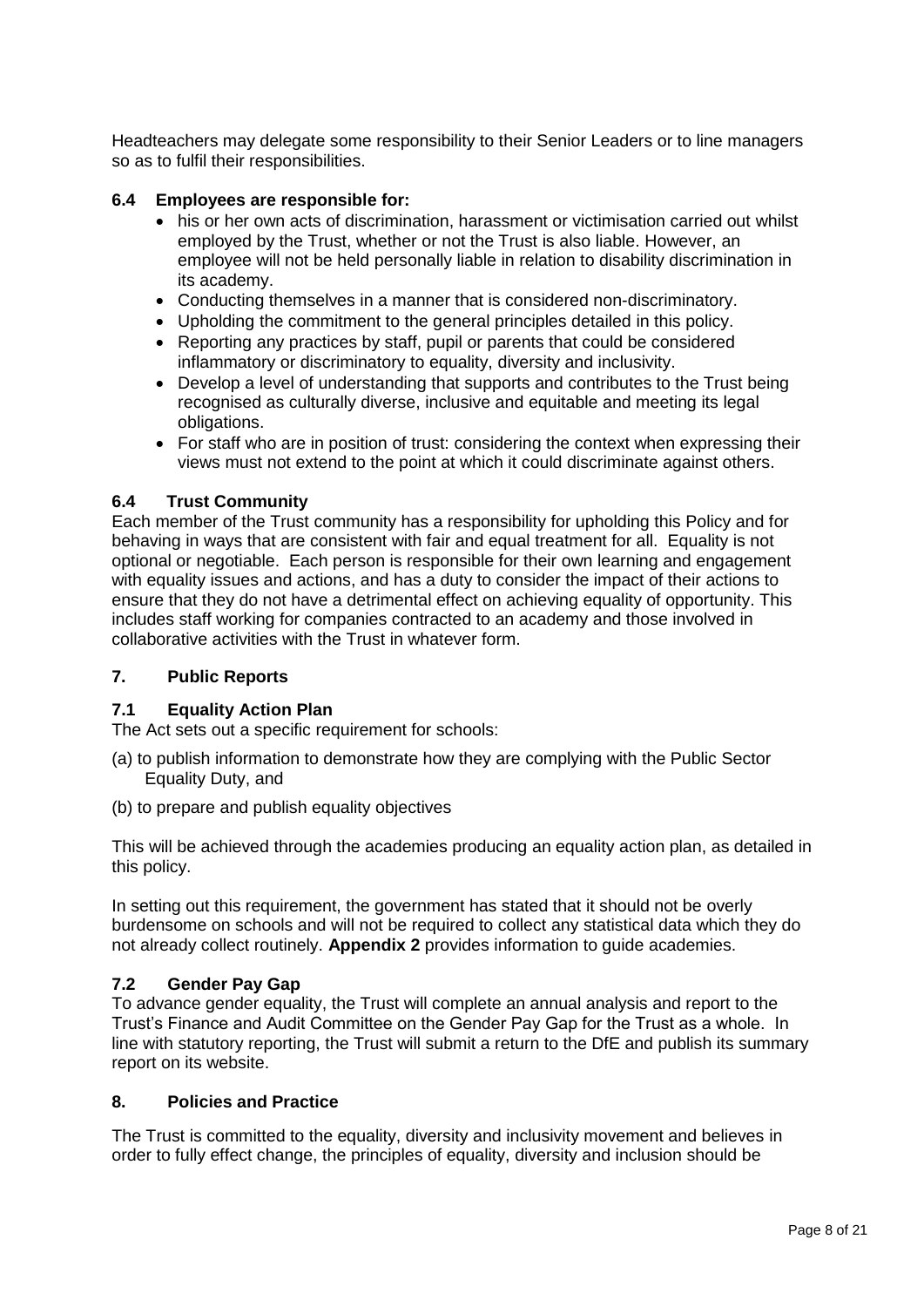reflected in its ethos and embedded in its policies and practices; not delivered as a 'tick box exercise' to satisfy regulations.

To enable all staff and pupils to reach their full potential, the Trust further reflects on the Act when considering certain practices.

## **8.1 School Admissions**

The discrimination provisions on age do not extend to school admissions. Current approaches in which admissions and transition between schools are determined by a child's age will not be open to challenge.

When determining admissions, the academies where they are able to will also consider if pupils from a protected group receive less favourable treatment.

## **8.2 Competitive sport and sex discrimination**

The Act includes an exception for sex discrimination in relation to a competitive sport, game or other competitive activity. It will therefore be for the academy to determine whether for sporting competitions in which physical strength, stamina or physique are significant factors in determining success or failure, that separate events for boys and girls are held. However, academies must not preclude participation in a given sport on the grounds of sex.

## **8.3 Occupational Requirement**

The Act further allows discrimination because of a person's sex if someone of a particular sex is required for reasons of privacy and decency, or where personal services are provided.

## **8.4 School Curriculum**

Whilst the content of the school curriculum is outside of the Act, the way in which school provides education and the delivery of the curriculum is included. Each academy takes active steps to ensure that content and resources in all areas of the curriculum are inclusive, representative of modern Britain and promote a greater understanding of equality and diversity. There is acknowledgement of the importance of challenging stereotyping and discrimination in all areas of the curriculum.

Academies monitor pupils' attainment and progress by socio-economic background, ethnic group, by gender, EAL, AEN and other focus groups, believing that no group should be regarded higher than another, and tracking these groups help to ensure equity.

## **8.5 Religious Observance**

The Trust will be supportive and enable, where it is able to, the needs of both pupils and staff to participate in religious observance where it is a fundamental part of their faith.

## **8.5.1 Daily Collective Worship**

The religion or belief provisions of the Act do not cover the daily act of collective worship, however to raise awareness and for inclusivity, the Trust encourages its academies to celebrate a range of religious festivals and non-religious events to raise pupil awareness of differing faiths and none.

#### **8.6 Pupils with a declared disability**

The Trust understands that the definition of disability is not the same as the definition of special education needs in s20 of the Children and Families Act 2014, and recognises the importance of the need to treat pupils with a disability differently where it would put the pupil on more level footing with pupils without a disability.

Academies will consider providing auxiliary aids and services as a reasonable adjustment for pupils where these are not supplied through SEN statements, or from other sources in line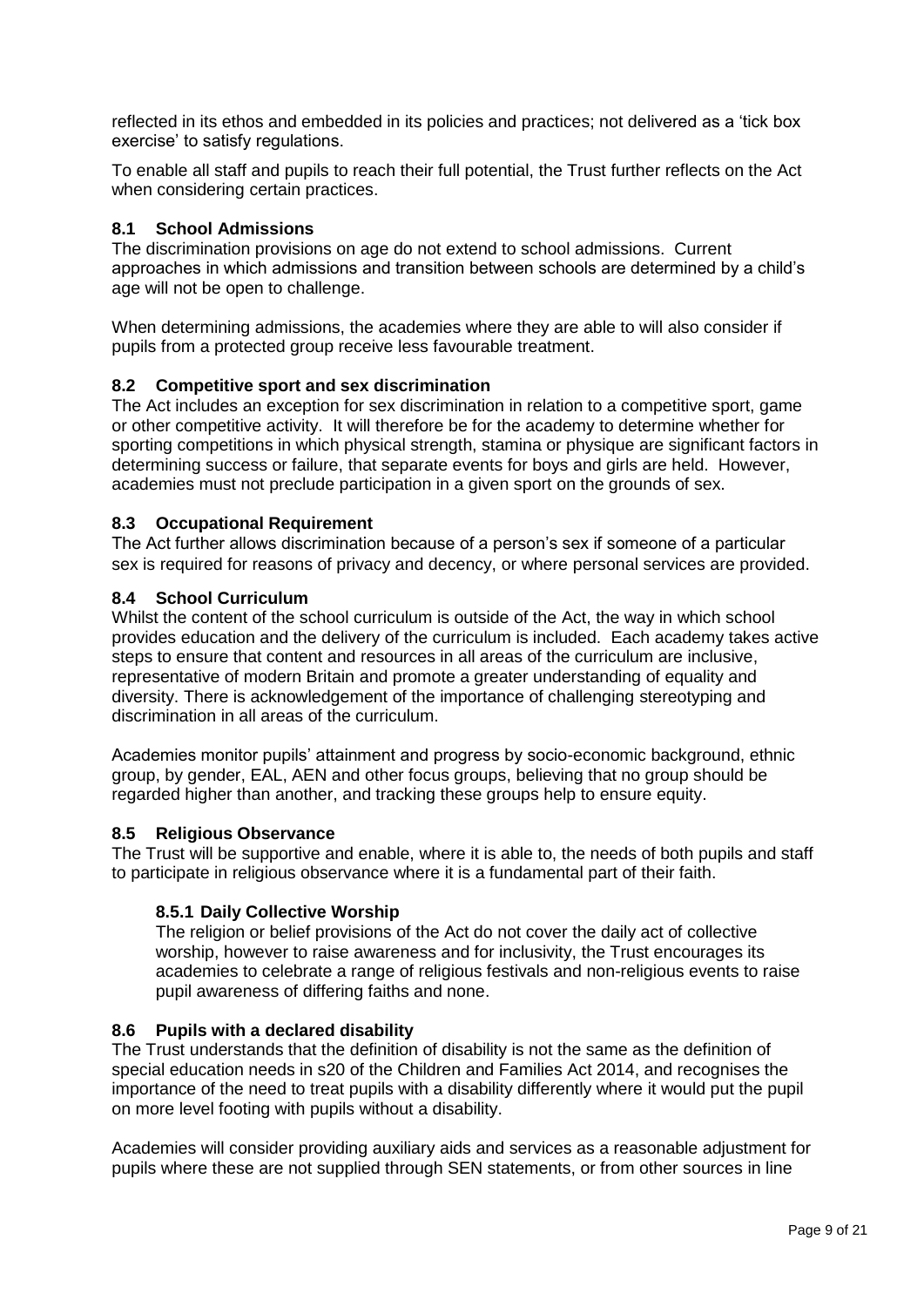with EHRC published guidance. When considering reasonable adjustments, it is understood that the duty is anticipatory.

Schools will take responsibility to undertake accessibility planning for pupils including emergency evacuation plans.

Although ordinarily, the interests of other pupils regarding the reasonable adjustments required by a disabled pupil will be irrelevant, the Trust recognised there may be limited circumstances in which the provision of a particular reasonable adjustment for a disabled pupil will disadvantage other pupils. For example, where the adjustment results in significant disadvantage for other pupils. In such a case, the academy may decide that it is not reasonable to make the adjustment.

## **9. Reporting an Allegation**

Individuals should feel able to inform an appropriate person wherever inappropriate or discriminatory practice occurs, without fear of retribution and in the knowledge that the matter will be handled effectively under the Trust's policies and procedures. The Academy will be responsible for informing individuals of the named contact.

The Trust will treat any contravention or breach of this Policy very seriously and take appropriate action wherever it is justified.

Where a staff member or pupil who, in bad faith, gives false information or evidence (that is, information or evidence that he or she knew was false), or alleges that was false and given in bad faith, would not be protected against victimisation. The original complaint or claim would not be affected, provided that it was not made in bad faith.

#### **10. Resolving Disputes**

Whilst the Trust would encourage, in the best interests of everyone, to attempt to resolve any disputes informally, where this may not be possible, the following policies should be referred to:

| <b>Related to Pupils</b>    | <b>Complaints Policy</b>   | Available from the Academy  |
|-----------------------------|----------------------------|-----------------------------|
|                             |                            | or from unicat.org.uk       |
| <b>Related to Employees</b> | <b>Grievance Policy</b>    | Available from the Business |
|                             | <b>Disciplinary Policy</b> | Manager or from             |
|                             |                            | unicathr@chi.ac.uk          |

The Policies will be available in different languages or formats, if appropriate and requested.

If the dispute relates to alleged discrimination, it must be reported within six months of the alleged discrimination. Where there has been a continuing process of discrimination taking place over a period of time, the six months will begin at the date of the last discriminatory act.

The Government Equalities Office has issued a good practice guide on asking and responding to questions about discrimination in the provision of services and public functions including education services and can be found at: [GEO\\_GFS\\_Guidance\\_January\\_2014\\_v1.02.pdf \(publishing.service.gov.uk\)](https://assets.publishing.service.gov.uk/government/uploads/system/uploads/attachment_data/file/301152/GEO_GFS_Guidance_January_2014_v1.02.pdf)

Parents/Carers can make a complaint to Ofsted if the complaint affects the school as a whole rather than an individual pupil. Ofsted will not deal with complaints where there is an alternative legal remedy.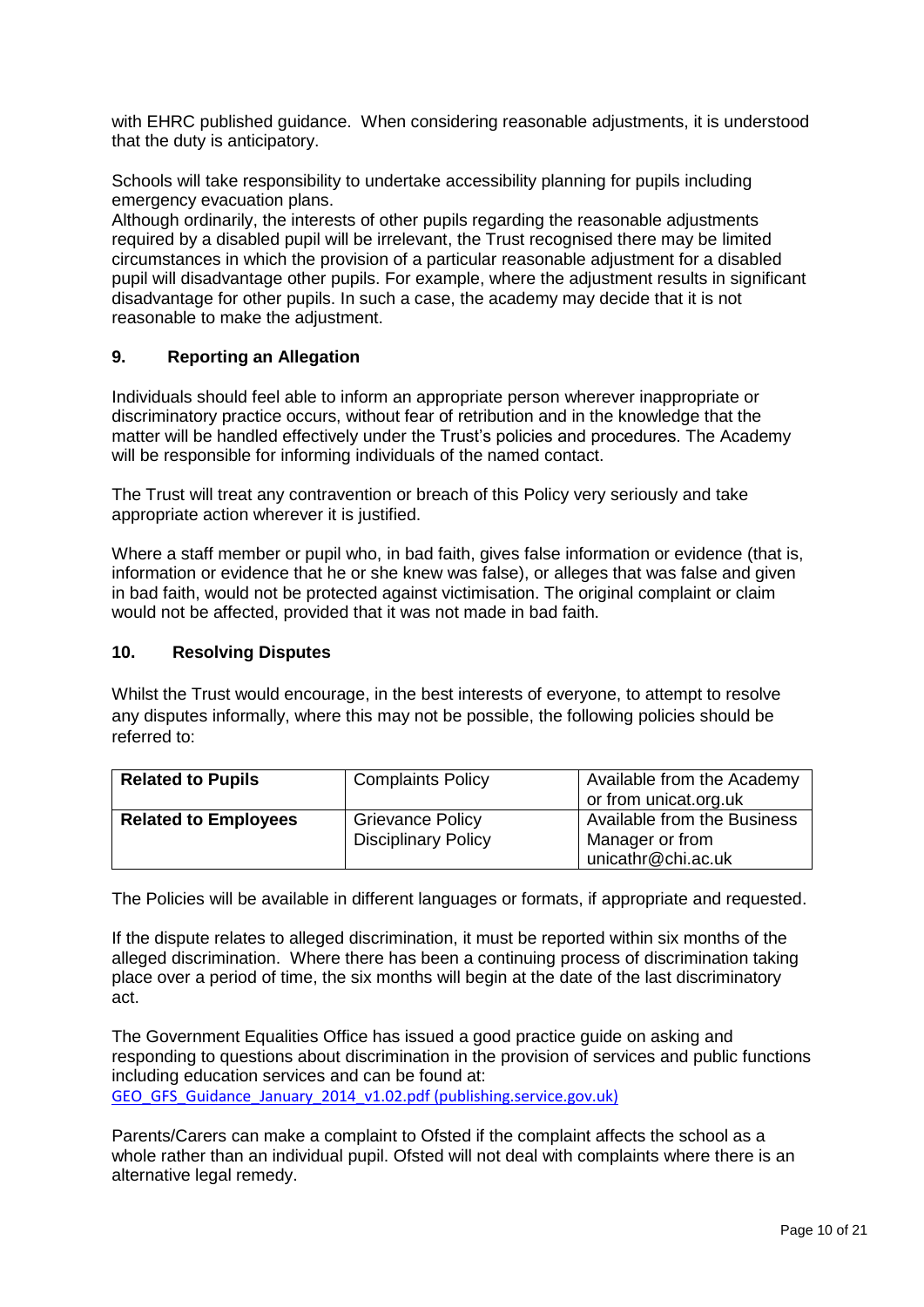## **11. Further information**

The Equality Act 2010 and schools, DfE. May 2014 Equality Act 2010: guidance, GEO, June 2015 Technical Guidance for Schools in England, EHRC. July 2014 Gender separation in mixed schools (non-statutory guidance), DfE. June 2018 SEND code of practice: 0 to 25 years, DfE/DoH. January 2015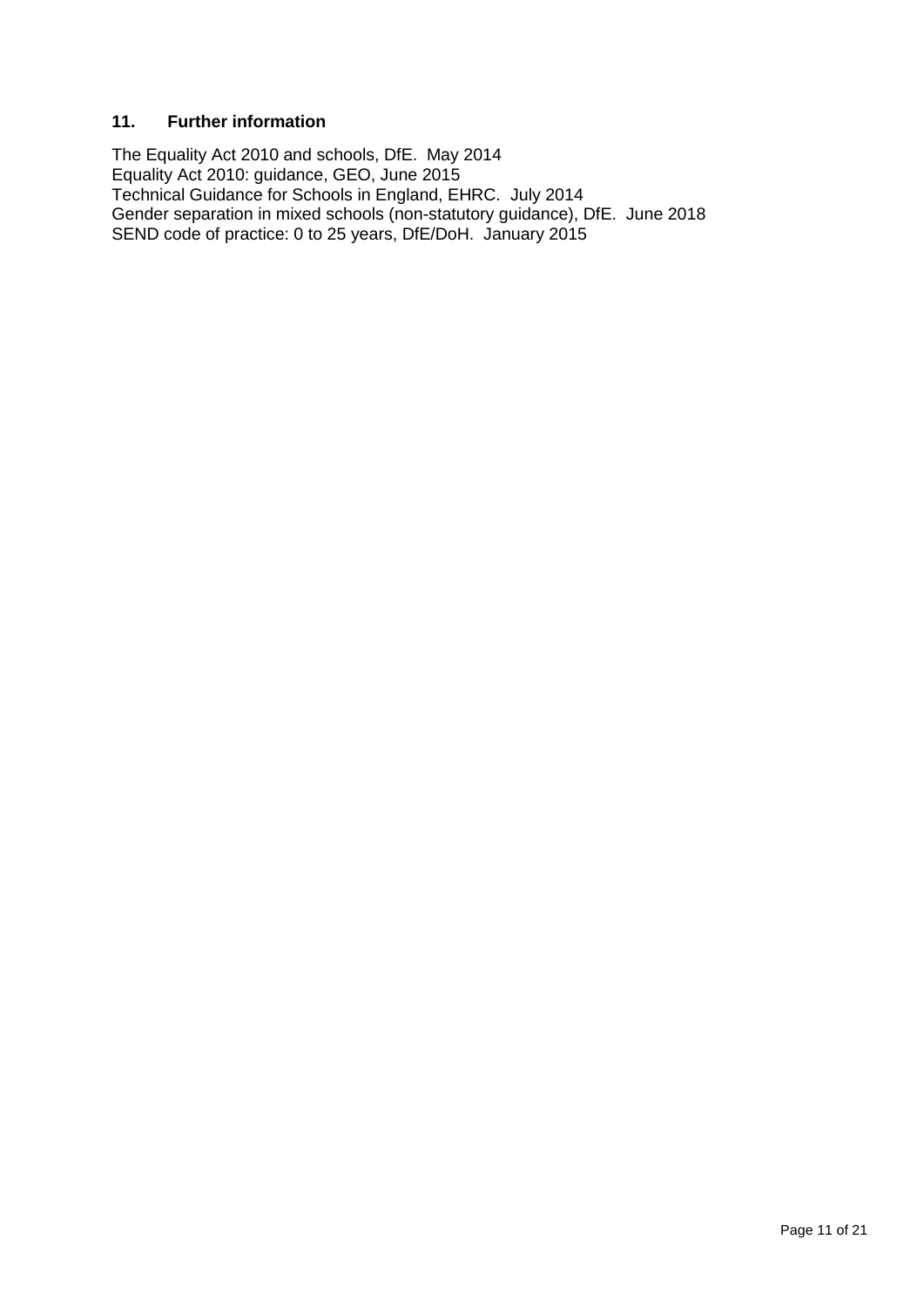Under the Act, it is unlawful to discriminate, harass or victimise someone because they have or are perceived to have a 'protected characteristic' or are associated with someone who has a protected characteristic.

# **1. Protected Characteristics**

## **Age**

A person belonging to a particular age or range of ages.

## **Disability**

A person is defined under the Act as disabled if he or she has a physical or mental impairment which has a substantial and long-term adverse effect on that person's ability to carry out normal day-to-day activities.

The length of time for which the effect of the condition has lasted or will continue must be 'long term', which means that an impairment is likely to last for the rest of the person's life, or has lasted at least 12 months, or the total period for which it lasts is likely to be at least 12 months. If the person no longer has the condition, but it is likely to recur, or if the person no longer has the condition, he or she will be considered to be a disabled person.

The activities upon which the impairment has a substantial adverse effect must be 'normal day-to-day activities'. Just because the activity is mainly undertaken at work does not mean that it is not a normal day-to-day activity.

'Substantial' means more than minor or trivial. The condition must have this impact without taking into account the effect of any medication that the person is taking, or any aids or assistance or adaptations that he or she uses, like a wheelchair, walking stick, assistance dog or special computer software. The exception to this is the wearing of glasses or contact lenses, for which it is the effect while the person is wearing the glasses or contact lenses that is taken into account.

The Act's definition of disability is not the same as the definition of special educational needs in section 20 of the Children and Families Act 2014. The Children and Families Act 2014 states that, 'a child or young person has special educational needs if he or she has a learning difficulty or disability which calls for special educational provision to be made for him or her'. In relation to school-age children, the learning difficulty could mean that they have much greater difficulty in learning than the majority of their peers, and/or that a disability stops or hinders them from using the educational facilities typically available in schools in the area. There will be some pupils who are covered by the Equality Act 2010's definition of disability, but not the Children and Families Act 2014's definition of special educational needs, and vice versa, although a significant number of pupils are covered by both.

## **Gender reassignment**

Gender reassignment involves a person moving away from his or her birth sex to his or her preferred gender and thus expressing that gender in a way that differs from, or is inconsistent with, the physical sex with which he or she was born.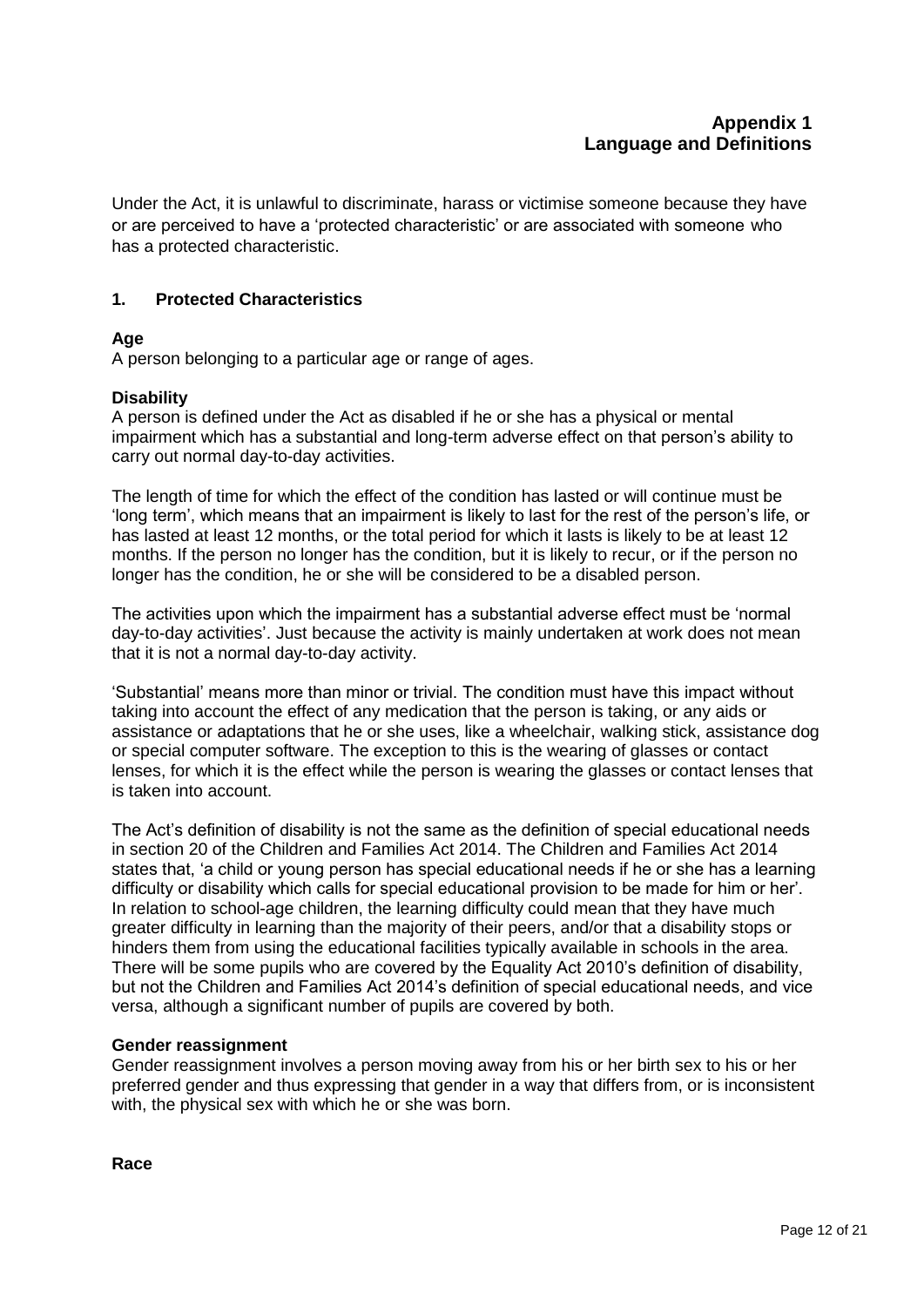Race refers to a group of people defined by their race, colour and/or nationality (including citizenship), ethnic or national origins.

Racial groups can comprise two or more distinct racial groups, such as 'British Asians'.

#### **Religion or belief**

This refers to any religion, including a lack of religion. Belief refers to any religious or philosophical belief and includes a lack of belief.

A belief need not include faith or worship of a god or gods, but must affect how a person lives his or her life or perceives the world.

#### **Sex**

A person's sex refers to the fact that he or she is male or female.

#### **Sexual orientation**

Sexual orientation means the attraction that a person feels towards one sex or another (or both), which determines with whom he or she forms intimate relationships or to whom he or she is attracted.

Sexual orientation discrimination also covers discrimination connected with manifestations of that sexual orientation, such as someone's appearance, the places that he or she visits or the people with whom he or she associates.

#### **2. Meanings**

#### **Discrimination**

The forms of **discrimination** that are unlawful under the school provisions are:

- Direct discrimination (including discrimination based on perception or association)
- Indirect discrimination
- Discrimination arising from disability
- Failure to make reasonable adjustments (for disabled people)
- Pregnancy and maternity discrimination

Protected characteristics for the school provisions in regard to harassment are:

- **•** disability
- race
- sex

It is not possible to justify direct discrimination, so it will always be unlawful, irrespective of the academy's motive or intention and regardless of whether the less favourable treatment is conscious or unconscious. In order for someone to show that he or she has been directly discriminated against, he or she must compare what has happened to him or her to the treatment that a person without his or her protected characteristic is receiving, or would receive. A 'hypothetical comparator' may be considered.

#### **Objective Justification**

If there is evidence to show that the provision, criterion or practice is justifiable, i.e. it is a 'proportionate means of achieving a legitimate aim', also known as objective justification, then it will not amount to unlawful indirect discrimination.

The financial cost of using a less discriminatory approach cannot, by itself, provide a justification, cost can be taken in to account as part of the academy's justification, if there are other good reasons for adopting the chosen practice.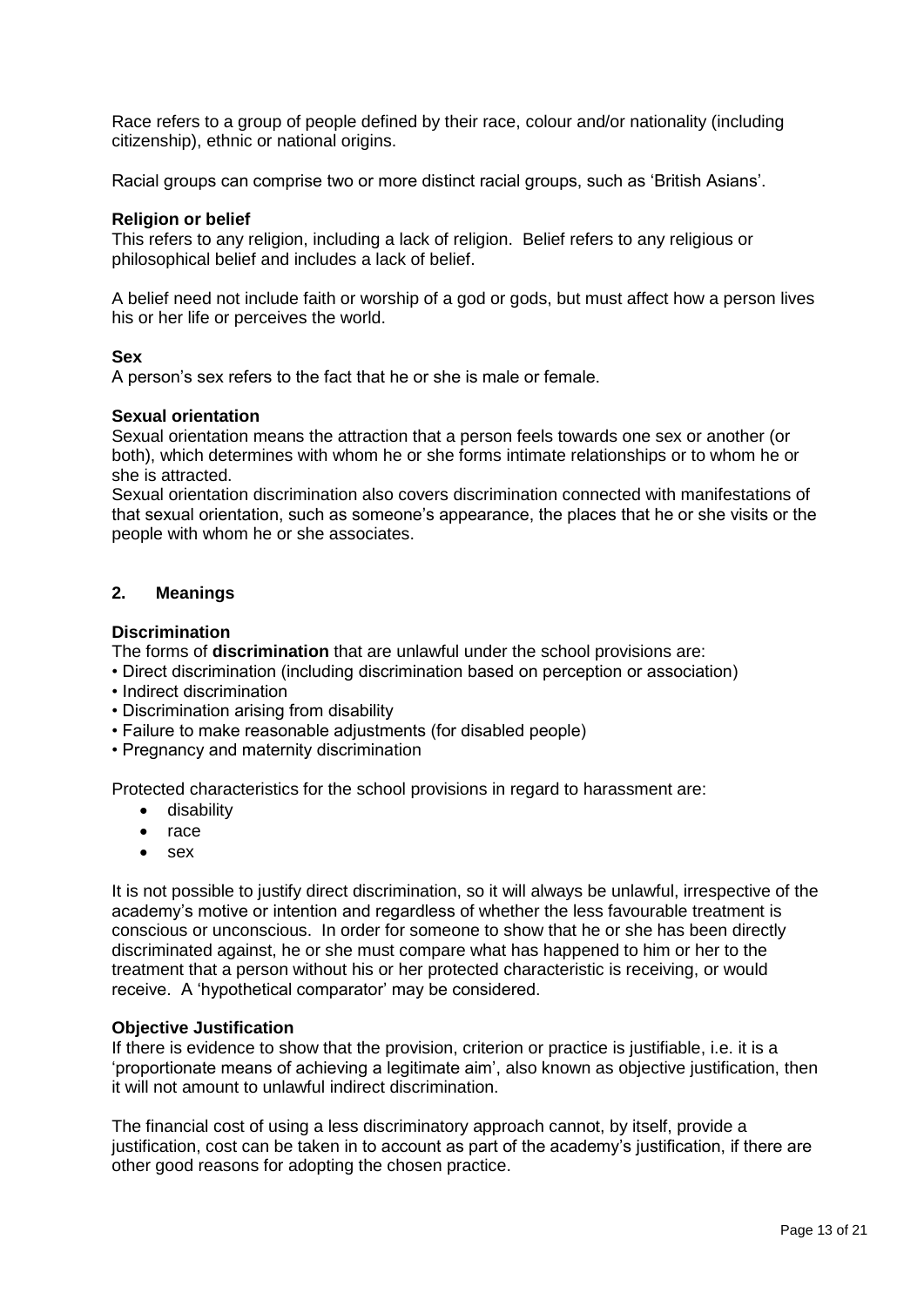#### **Discrimination arising from disability**

Discrimination arises from disability when a disabled person is treated unfavourably because of something connected with his or her disability and cannot justify such treatment. The motive for the treatment does not matter; the question is whether the disabled person has been treated unfavourably because of something arising from his or her disability.

#### **Unfavourable Treatment**

This means that a person has been put at a disadvantage and the unfavourable treatment must be because of something that arises as a consequence of the disability.

#### **Harassment**

There are three different types of harassment that are unlawful under the Act:

a. harassment related to a 'relevant protected characteristic',

b. sexual harassment, and

c. less favourable treatment because of a submission to, or a rejection of, sexual harassment and harassment related to sex.

Harassment occurs when a school, through its staff and/or agents, engages in unwanted behaviour that is related to a relevant protected characteristic and which has the purpose or effect of:

• violating a pupil's dignity, or

• creating an intimidating, hostile, degrading, humiliating or offensive environment for the pupil

The word unwanted means unwelcome or uninvited. It is not necessary for the person to say that he or she objects to the behaviour for it to be unwanted.

The harassment provisions of the Act do not protect pupils from harassment by other pupils. However, the provisions on discrimination mean that schools have an obligation to ensure that bullying by pupils that is related to a protected characteristic is treated with the same level of seriousness as any other form of bullying.

#### **Sexual Harassment**

When considering sexual harassment in the context of pupils, it is likely to result in criminal proceedings and raise safeguarding issues which are beyond the scope of the Equality Act.

Sexual harassment occurs when an individual engages in unwanted behaviour of a sexual nature. This can include verbal, non-verbal or physical conduct, including unwelcome sexual advances, inappropriate touching, forms of sexual assault, sexual jokes, displaying pornographic photographs or drawings, or sending emails with material of a sexual nature.

#### **Victimisation**

The Act protects people from being subjected to a detriment (which is, in effect, the same as a disadvantage) because they have carried out what is called a 'protected act', or because the school believes that a person has carried out or is going to carry out a protected act. ss27, 27(1) 5.72

There are additional victimisation provisions for schools that extend the protection to pupils who are victimised because their parent or sibling has carried out a protected act. s86(2) 5.73

#### A 'protected act' is:

- Making a claim or complaint of discrimination (under the Act)
- Giving evidence or information in a claim under the Act
- Making an allegation that the school or someone else has breached the Act
- Doing anything else in connection with the Act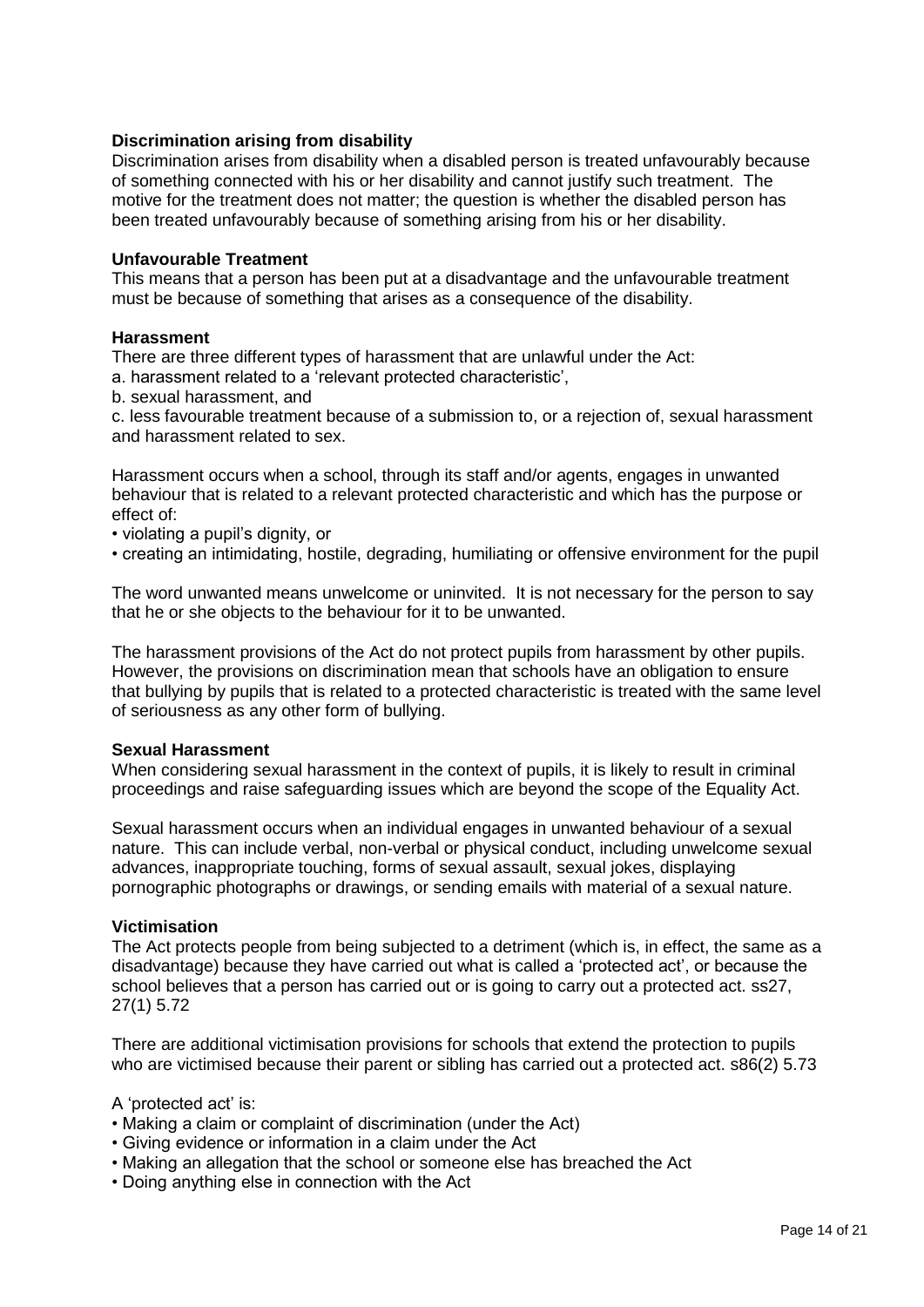## **Positive Action**

Positive action' is the term used to describe action that the Act allows schools to take to counter the effects of past or present discrimination experienced by groups of pupils who share a protected characteristic, to meet the particular needs of pupils in such groups, or to facilitate their participation in activities in which participation by members of their group is disproportionately low.

It is good practice for schools, when considering positive action, to draw up an action plan that sets out:

- evidence of the disadvantage, particular needs and/or disproportionately low levels of participation, as appropriate, and an analysis of the causes;
- specific outcomes that the school is aiming to achieve;
- an identification of possible steps;
- an assessment of the proportionality of those possible steps.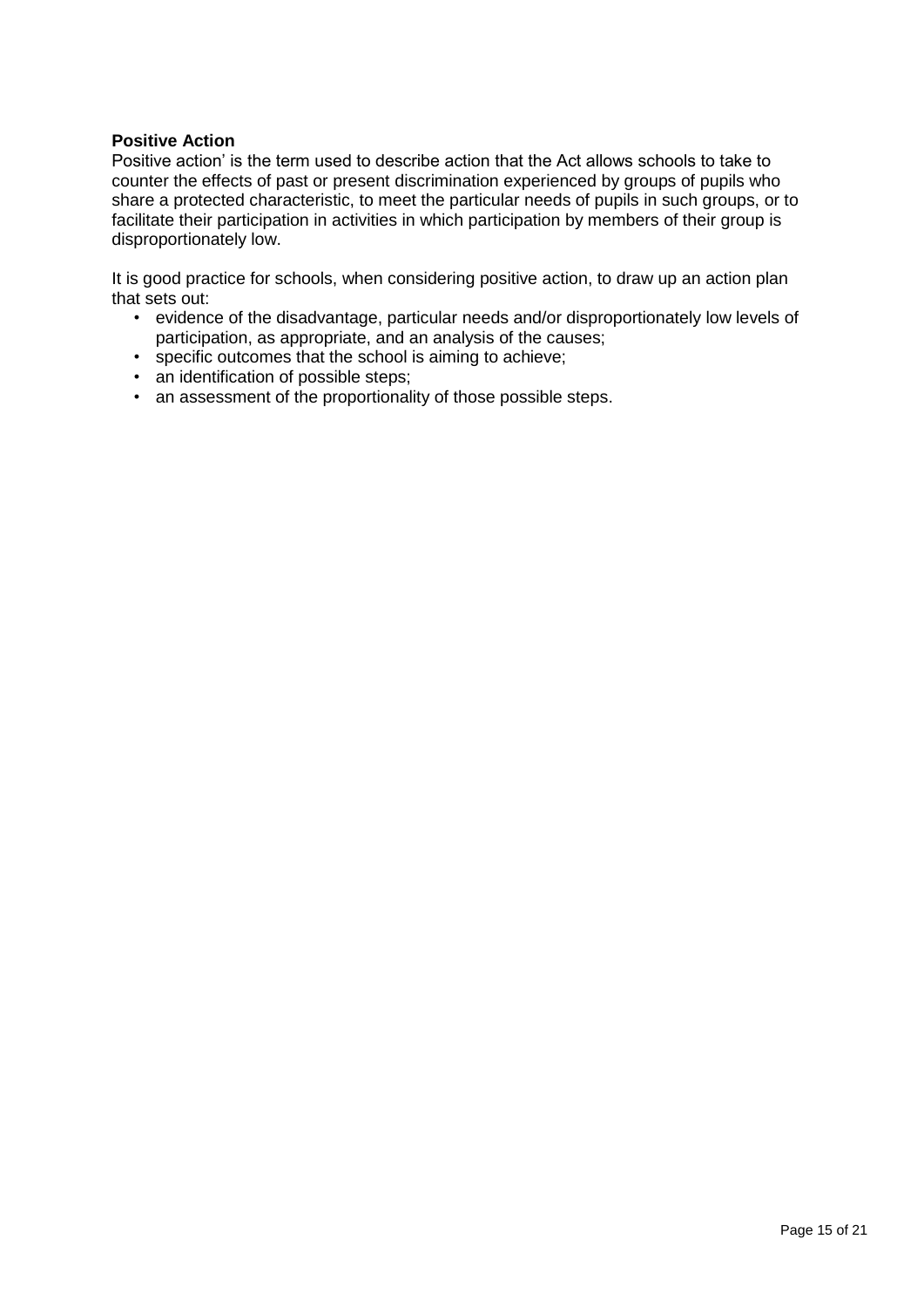#### **Information**

As detailed in this Policy, it is a statutory requirement for academies to:

(a) publish information to demonstrate how they are complying with the Public Sector Equality Duty, and

(b) prepare and publish equality objectives

When considering and reviewing your plan, as an academy, you should include evidence of the steps already set, steps being taken and progress made towards meeting the equality objectives.

The regulations are not prescriptive and it will be up to each academy to decide how, and in what format, the information is published, so long as it is accessible to those members of the school community and the public who want to see it.

When publishing information, it does not necessarily have to be statistical data. The EHRC suggest that many other kinds of information can be used to show how the school is promoting equality, such as publishing policies online, or publishing minutes of Governors' meetings.

The following are further examples, including examples suggested by The Key:

#### **Eliminating discrimination**

- Staff and governors are regularly reminded of their responsibilities under the Equality Act, for example during meetings. Where this has been discussed during a meeting it is recorded in the meeting minutes.
- New staff receive training on the Equality Act as part of their induction, and all staff receive refresher training every 2 years.
- The school has a designated member of staff for monitoring equality issues, and an equality link governor. They regularly liaise regarding any issues and make senior leaders and governors aware of these as appropriate.

#### **Advancing equality of opportunity**

- Removing or minimising disadvantages suffered by people which are connected to a particular characteristic they have (e.g. pupils with disabilities, or gay pupils who are being subjected to homophobic bullying)
- Taking steps to meet the particular needs of people who have a particular characteristic (e.g. enabling Muslim pupils to pray at prescribed times)
- Encouraging people who have a particular characteristic to participate fully in any activities (e.g. encouraging all pupils to be involved in the full range of school societies)
- Assessing what a safe learning environment looks like for pupils with a protected characteristic
- Consider the impact of significant decisions on particular groups. For example, when a school trip or activity is being planned, the school considers whether the trip:
	- Cuts across any religious holidays
	- Is accessible to pupils with disabilities
	- Has equivalent facilities for boys and girls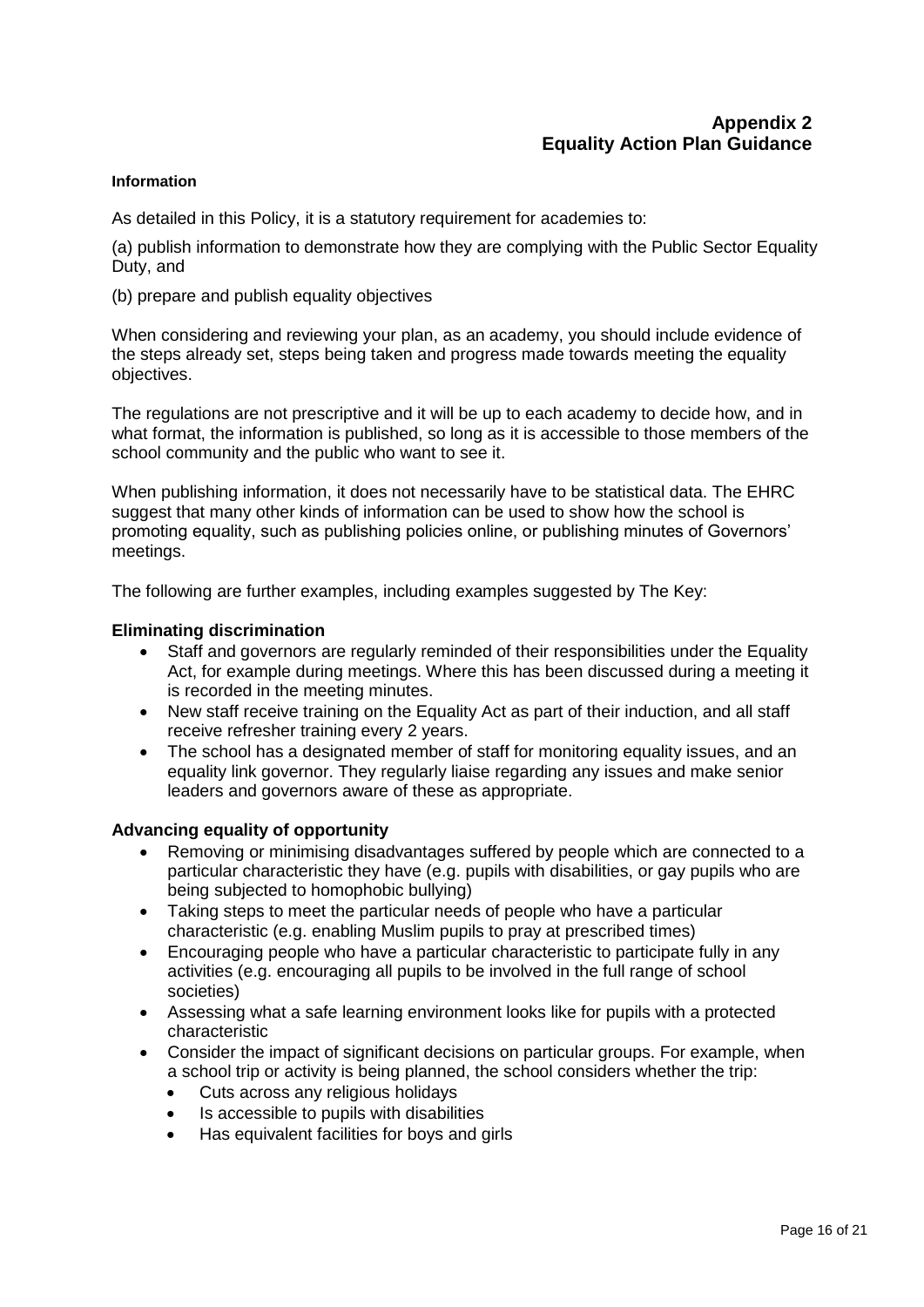# **Fostering good relations**

- Promoting tolerance, friendship and understanding of a range of religions and cultures through different aspects of our curriculum. This includes teaching in RE, citizenship and personal, social, health and economic (PSHE) education, but also activities in other curriculum areas. For example, as part of teaching and learning in English/reading, pupils will be introduced to literature from a range of cultures
- Holding assemblies dealing with relevant issues. Pupils will be encouraged to take a lead in such assemblies and we will also invite external speakers to contribute
- Working with our local community. This includes inviting leaders of local faith groups to speak at assemblies, and organising school trips and activities based around the local community
- Encouraging and implementing initiatives to deal with tensions between different groups of pupils within the school. For example, our school council has representatives from different year groups and is formed of pupils from a range of backgrounds. All pupils are encouraged to participate in the school's activities, such as sports clubs. We also work with parents to promote knowledge and understanding of different cultures
- We have developed links with people and groups who have specialist knowledge about particular characteristics, which helps inform and develop our approach

## **Equality Objectives**

Setting objectives may be very specific to your Academy following a review of data. However, the following are some examples of areas for consideration and objectives set by schools

#### **Staff Focus:**

- Introduce positive action to address areas of under representation
- Identify how recruitment and internal promotion can support and address under representation
- Increasing the confident levels of staff to recognise and challenge racial and other discrimination in resources and in remarks made in class or the school grounds?
- Consider the facilities and office environment to promote an inclusive workplace
- Have in place a reasonable adjustment agreement and PEEP for all staff who have declared a disability, to meet their needs better and ensure that any disadvantages they experience are addressed.
- Increase the representation of teachers from local black and minority ethnic communities over a 4-year period (from this July to July in 4 years' time), so that this group increases from 10% to 25% of the teaching workforce.

#### **Pupils Focus:**

- Publish attainment data each academic year showing how pupils with different characteristics are performing
- Analyse the above data to determine strengths and areas for improvement, implement actions in response and publish this information
- Make evidence available identifying improvements for specific groups (e.g. declines in incidents of homophobic or transphobic bullying)
- Publish further data about any issues associated with particular protected characteristics, identifying any issues which could affect our own pupils

## **Equality Analysis**

Consider a written equality analysis for policies, school trips and activities or where a strategic decision has been taken that could have a significant impact on a protected group. Refer to **Appendix 3** for further guidance.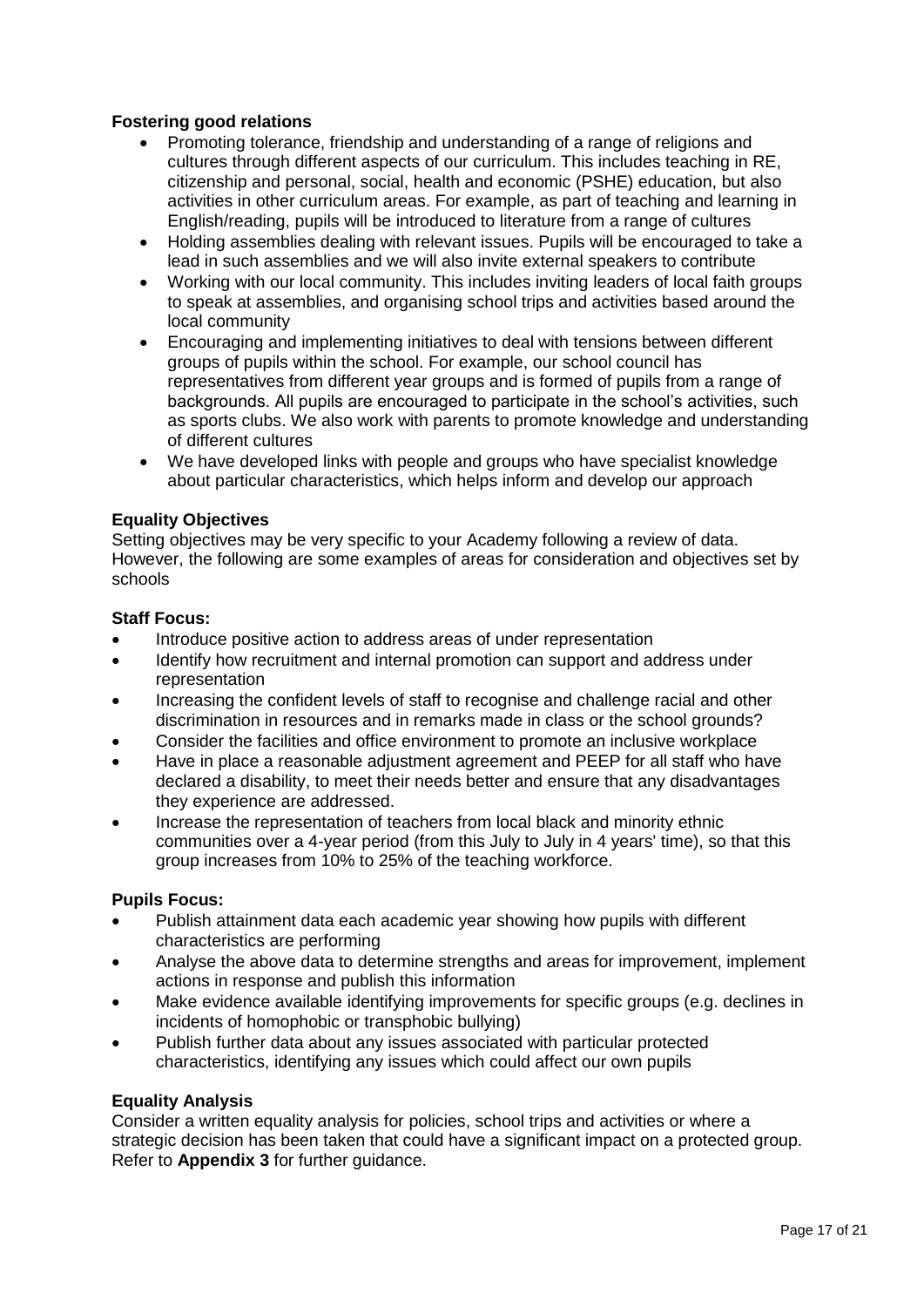Name of Academy:

Date: expression of the contract of the period:

This Action Plan forms part of the XXX Academy's Equality, Diversity and Inclusivity Policy.

Monitoring the impact of this policy will help highlight any differences between pupils/students and staff from different protected groups and decide if any further action will be necessary to meet particular needs and to improve the performance and attendance of pupils and welfare of staff from different groups in our commitment to the equality and diversity agenda, creating an inclusive environment.

| Objective                                     |  |
|-----------------------------------------------|--|
|                                               |  |
|                                               |  |
| Rationale for this objective                  |  |
|                                               |  |
|                                               |  |
| Actions required to achieve objective         |  |
|                                               |  |
|                                               |  |
| How success of the objective will be measured |  |
|                                               |  |
|                                               |  |
| Timeframe outline                             |  |
|                                               |  |
|                                               |  |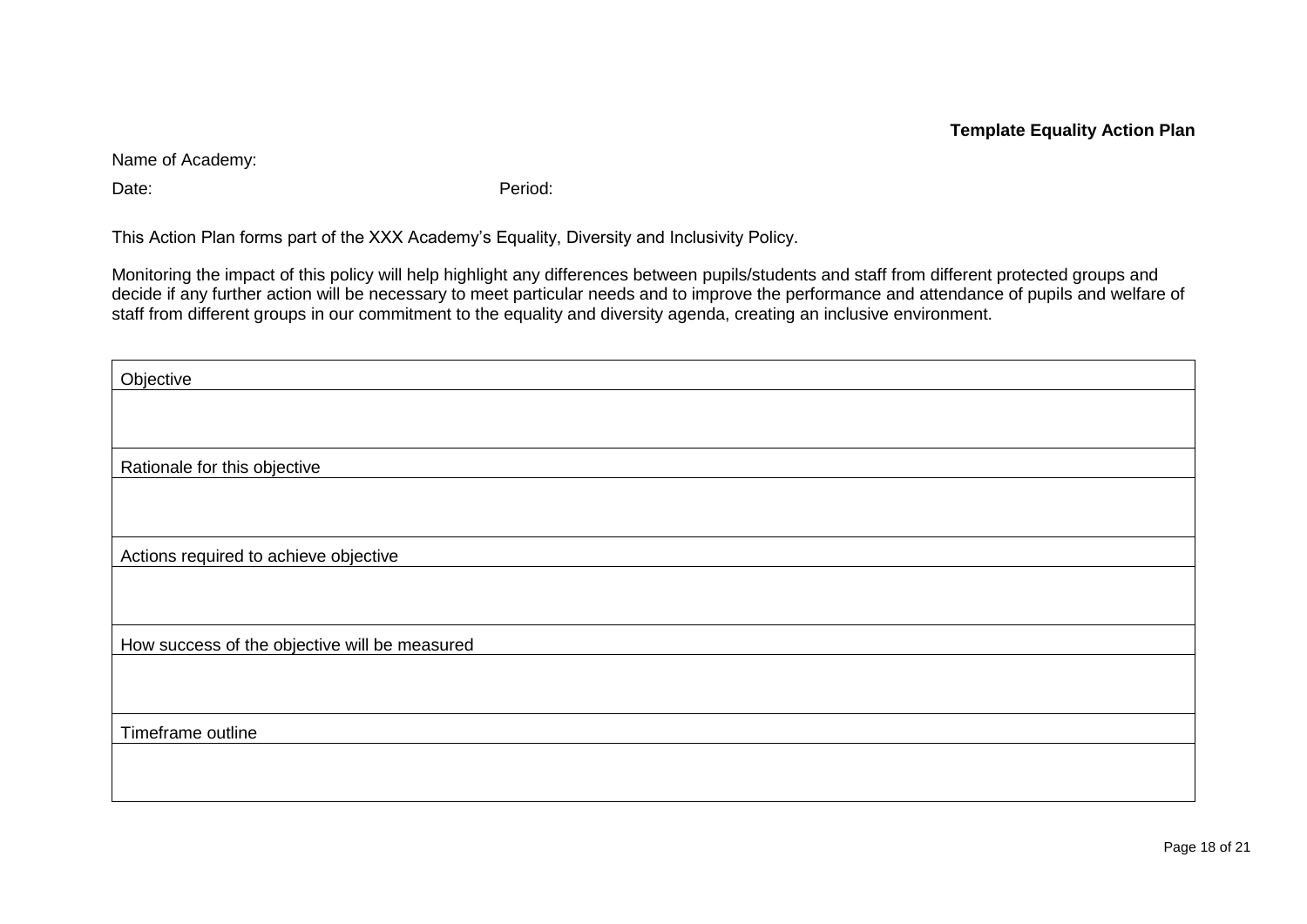# *Copy the table depending on the number of objectives set.*

# **Progress against Objectives**

Objective 1:

| <b>Review Date:</b> | Summary | Impact |
|---------------------|---------|--------|
|                     |         |        |
|                     |         |        |
|                     |         |        |
|                     |         |        |
|                     |         |        |

Objective 2:

| <b>Review Date:</b> | Summary | Impact |
|---------------------|---------|--------|
|                     |         |        |
|                     |         |        |
|                     |         |        |
|                     |         |        |
|                     |         |        |
|                     |         |        |

*Copy the table depending on the number of objectives set.*

Signed: Date:

Headteacher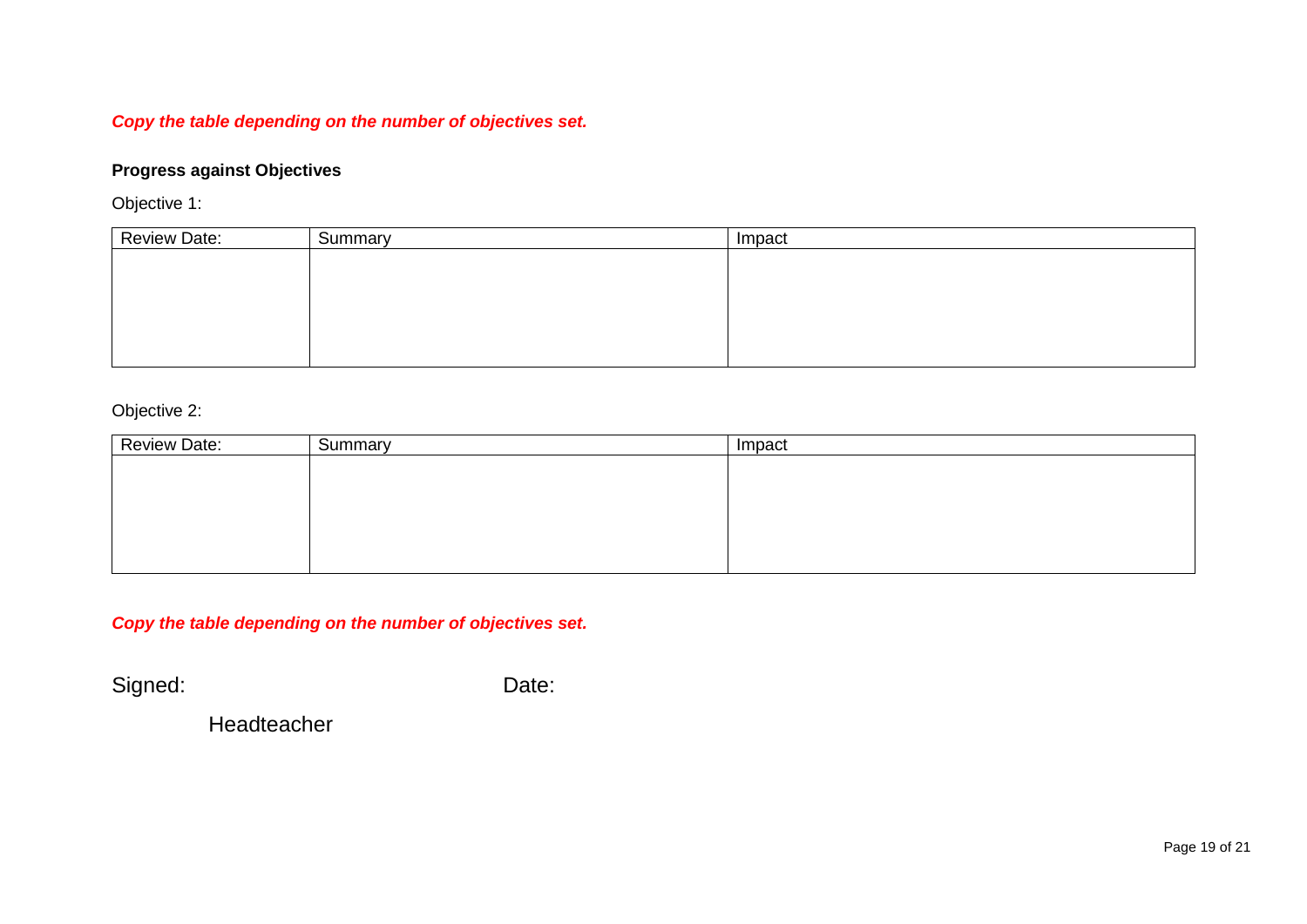#### **1. What does "equality analysis" mean?**

Equality analysis is simply a process in which consideration is given to the implications that a policy or practice may have on a protected characteristic, so as to eliminate any negative impact that may create discrimination or disadvantage.

The process can also help to identify actions that advance equality more effectively and enable good practice to be shared. Equality analysis also helps us to establish whether our policies and practices have (or would) further the aims of the general equality duty. A protected characteristic can also be referred to as a protected group.

You may be better familiar with the term "Equality Impact Assessment" which has been a legal requirement on the grounds of disability, race and gender for a number of years. Equality Impact Assessment to Equality Analysis is a change in terminology, designed to emphasise the importance of the quality of analysis and how it is used in decision-making, rather than be seen as a process, or "tick-box" exercise.

#### **2. What is a Policy or Practice?**

Policy or practice is used as an abbreviated term for what needs to be analysed. Policy or practice should be considered in the wider context, to incorporate not only the full range of policies and practices, but also activities and decisions (sometimes referred to as provision and criteria) for which the organisation is responsible. **In other words "everything we do".**

You may identify lots of practices that you carry out, but which cannot be assessed as there is no written procedure, as it is "just the way things are done around here". In such cases you do still have a responsibility to stop and think about the effect of what you are doing is having on any particular protected group. This will mean that you have responsibility to ensure that you keep up to date with legislative and Trust policies and procedures/practice.

#### **Examples of policies and practices:**

- Strategic Plan
- Curriculum strategy
- Disciplinary Policy
- Purchasing process
- Admissions criteria
- The decision whether or not to outsource catering provision

#### **3. When should I complete an equality analysis of my policy or practice?**

Equality analysis should be carried out during the development or review of a policy or practice, rather than an exercise that is completed afterwards. By considering the impact from the outset, steps can be taken to ensure the policy or practice is fair for all. This will also save costs, not just in terms of the time taken to change policies or practices, but in the cost of printing or purchasing materials, or equipment, if relevant to the policy or practice, and in the worst-case scenario avoiding a discrimination claim.

#### **4. How are we going to implement this at the Trust?**

The owner of the Policy or practice should consider whether a written equality analysis should be completed

An equality analysis should be completed by an individual or group of people who are most familiar with the policy or practice. Individuals may form a working group to complete an analysis if the policy or practice applies more widely across the academy or Trust.